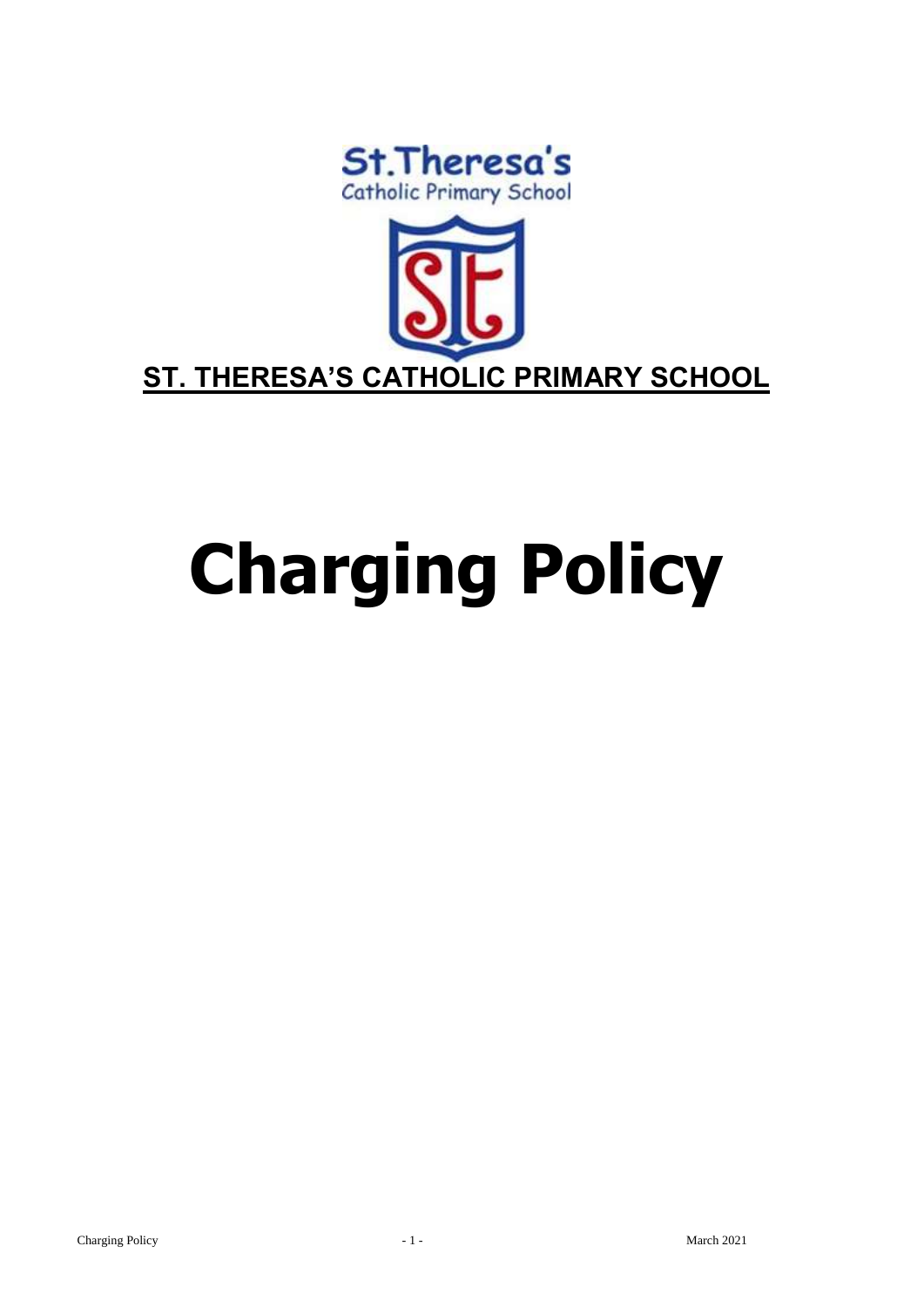"We learn together, we play together, we pray together, we grow together in the love of God"



# Validation grid

| <b>Title</b>                                       | Charging Policy                    |
|----------------------------------------------------|------------------------------------|
| <b>Author</b>                                      | Barbara Costa                      |
| <b>Associate Author</b>                            |                                    |
| <b>Target Audience</b>                             | All staff, parents, Governors      |
| <b>Stake holders</b><br>consulted                  | Governors                          |
| Curriculum / non<br>curricular                     | Non curricular                     |
| <b>Associated Policies /</b><br><b>Documents</b>   | Finance, Debt Recovery, Complaints |
| <b>New Policy or Review</b><br>of existing policy. | <b>Review</b>                      |
| <b>Date of Submission</b>                          | <b>March 2021</b>                  |
| <b>Date for Review</b>                             | <b>March 2022</b>                  |
| Date ratified by<br><b>Governors</b>               |                                    |

Headteacher Barbara Costa

**Chair of Governors** Chair Chair Chair Chair Chair Chair Chair Chair Chair Chair Chair Chair Chair Chair Chair Chair Chair Chair Chair Chair Chair Chair Chair Chair Chair Chair Chair Chair Chair Chair Chair Chair Chair Cha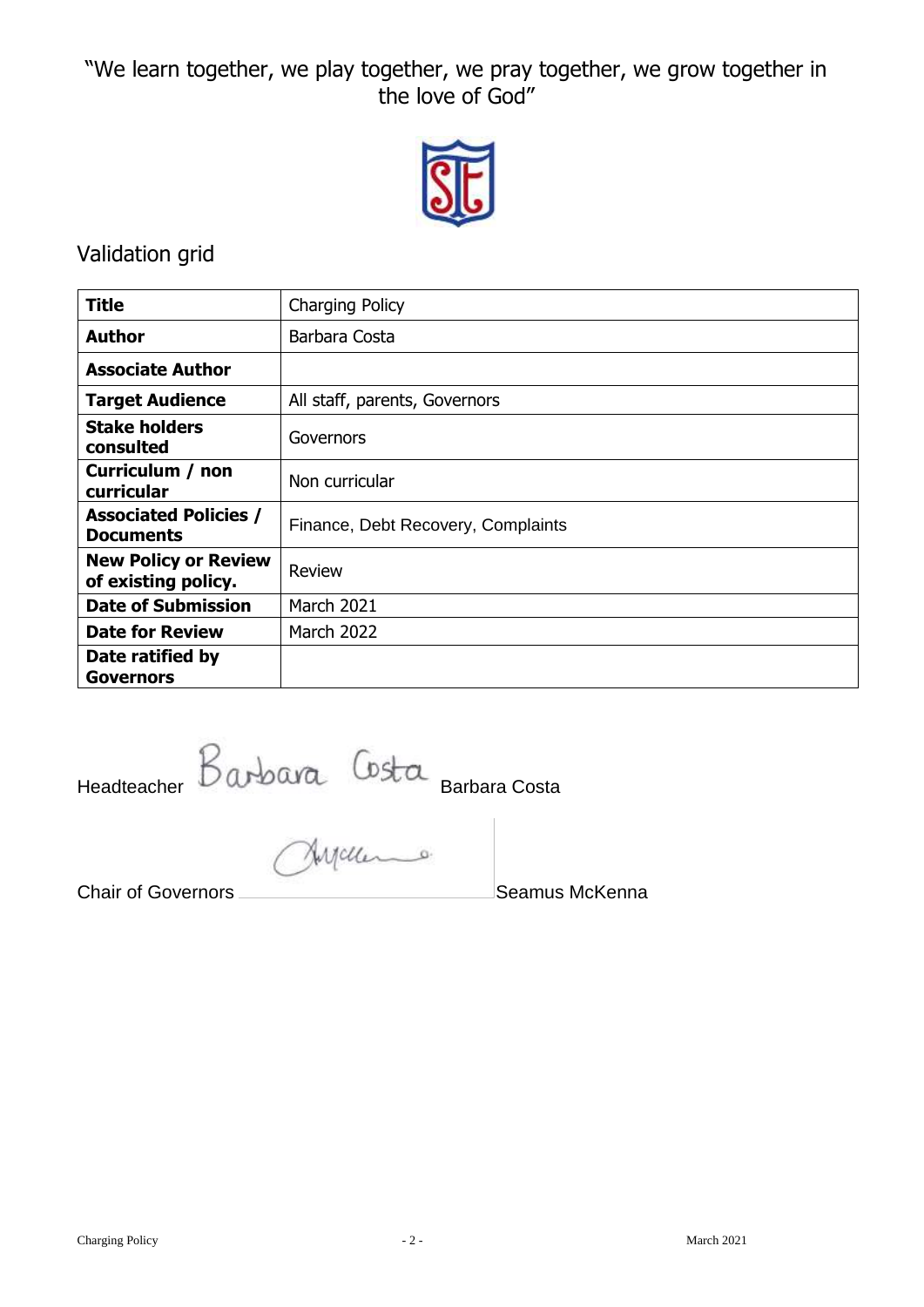# **Contents:**

- 1. Statement of intent
- 2. [Legal framework](#page-2-0)
- 3. Charging [for education](#page-2-1)
- 4. [Optional extras](#page-3-0)
- 5. [Voluntary contributions](#page-3-1)
- 6. [Music tuition](#page-4-0)
- 7. [Transport](#page-4-1)
- 8. [Residential visits](#page-4-2)
- 9. [Education partly during school hours](#page-5-0)
- 10. [Damaged or lost items](#page-5-1)
- 11. [Remissions](#page-5-2)
- 12. School trip refunds

# **1. Statement of intent**

St. Theresa's Catholic School is committed to ensuring equal opportunities for all pupils, regardless of financial circumstances, and has established the following policy and procedures to ensure that no child is discriminated against by our offering of school trips, activities and educational extras.

In addition, we are committed to adhering to legal requirements regarding charging for school activities, and meeting all statutory guidance provided by the DfE. We promise:

- Not to charge for education provided during school hours.
- To inform parents on low incomes and in receipt of relevant benefits of the support available to them when asking for contributions.

#### <span id="page-2-0"></span>**2. Legal framework**

- 2.1. This policy will have consideration for, and be compliant with, the following legislation and statutory guidance:
	- Education Act 1996
	- The Charges for Music Tuition (England) Regulations 2007
	- DfE (2018) 'Charging for School Activities'
	- DfE (2020) 'Governance Handbook'

### <span id="page-2-1"></span>**3. Charging for education**

- 3.1. The Governors will not charge parents for:
	- Admission applications.
	- Education provided during school hours (including the supply of any materials, books or other equipment).
	- Education provided outside school hours if it is part of the national curriculum, part of a syllabus for a prescribed public examination that the pupil is being prepared for by the school, or part of religious education.
	- Instrumental or vocal tuition, unless provided at the request of the pupil's parents.
- 3.2. The Governors will charge parents for the following:
	- Materials, books, instruments or equipment, where they desire their child to own them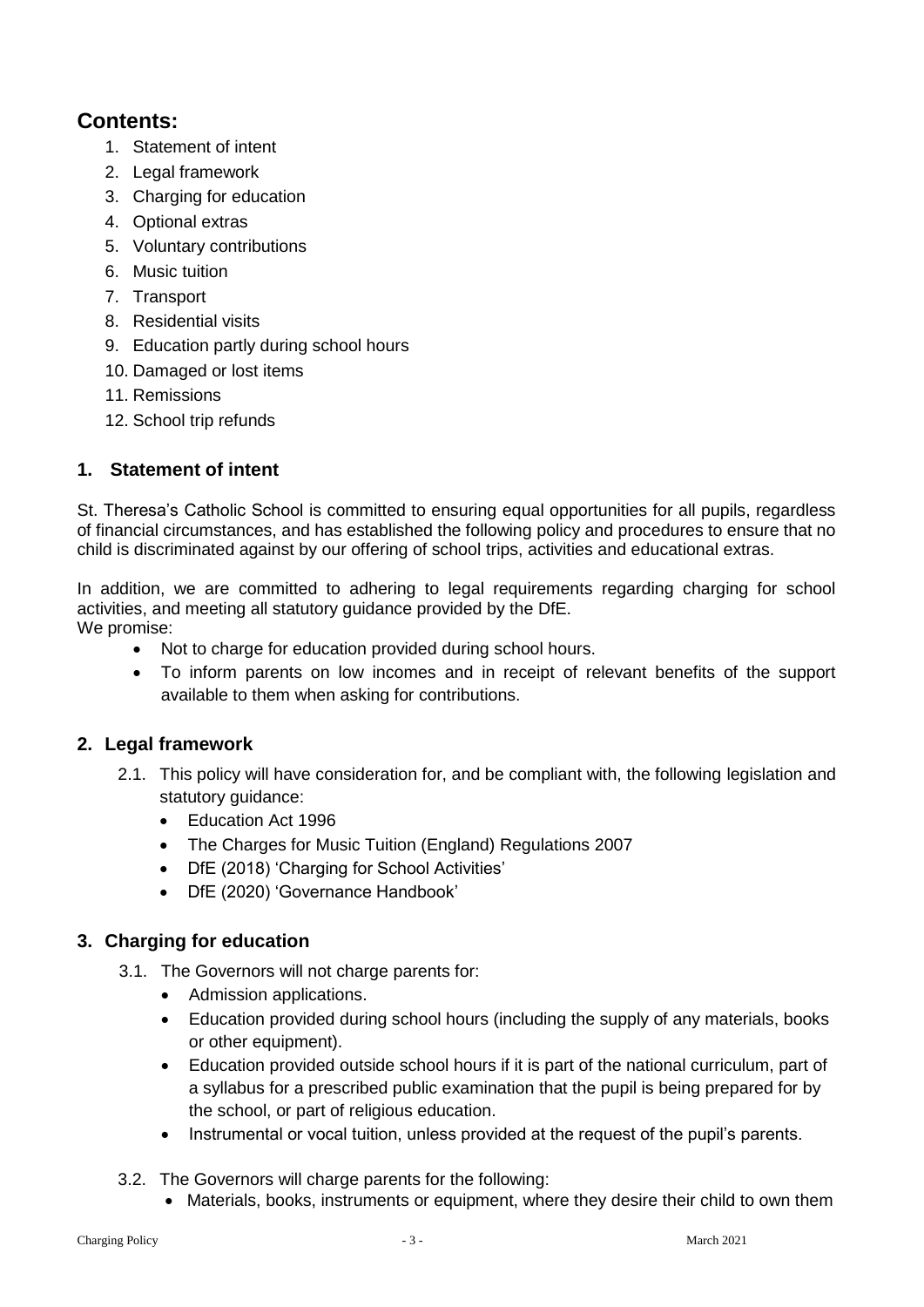- [Optional extras](#page-3-0) (the school will seek parental consent and willingness to meet these charges before any bookings are finalised)
- [Music and vocal tuition which is not prescribed as part of the](#page-4-0) National Curriculum and is requested by the parents
- Use of community facilities (hiring of school premises)
- Attendance at Breakfast clubs and After School clubs
- Damage to, or loss of, school books and equipment
- Wilful damage to school property and neighbouring property
- School lunches for pupils in Y3-Y6 (if not eligible for free school meals)

### <span id="page-3-0"></span>**4. Optional extras**

- 4.1. We may charge parents for the following optional extras:
	- Education provided outside of school time that is not:
		- Part of the national curriculum.
		- Part of a syllabus for a prescribed public examination that the pupil is being prepared for at the school.
		- Religious education.
	- Examination entry fees where the pupil has not been prepared for the examinations at the school
	- Transport, other than that arranged by the LA for the pupil to be provided with education
	- Board and lodging for a pupil on a residential visit
	- Extended day services offered to pupils (Breakfast Clubs, After School Clubs)
- 4.2. When calculating the cost of optional extras, the school will only take into account the following:
	- Materials, books, instruments or equipment provided in relation to the optional extra
	- The cost of buildings and accommodation
	- The employment of non-teaching staff
	- The cost of teaching staff (including teaching assistants) under contracts for services purely to provide an optional extra
	- The cost, or an appropriate proportion of the costs, for teaching staff employed to provide vocal tuition or tuition in playing a musical instrument
- 4.3. The school will not charge in excess of the actual cost of providing the optional extra divided by the number of participating pupils.

We will not charge a subsidy for any pupils wishing to participate but whose parents are unwilling or unable to pay the full charge.

If a proportion of the activity takes place during school hours, we will not charge for the cost of alternative provision for those not participating.

4.4. Participation in any optional activity will be on the basis of parental choice and a willingness to meet the charges. Therefore, parental agreement is a pre-requisite for the provision of an optional extra.

### <span id="page-3-1"></span>**5. Voluntary contributions**

Although there is no obligation for any family to pay, the Governors reserve the right to request voluntary contributions for the following:

- Activities during school hours, e.g. visiting theatre groups, day visits and school journeys.
- Swimming lessons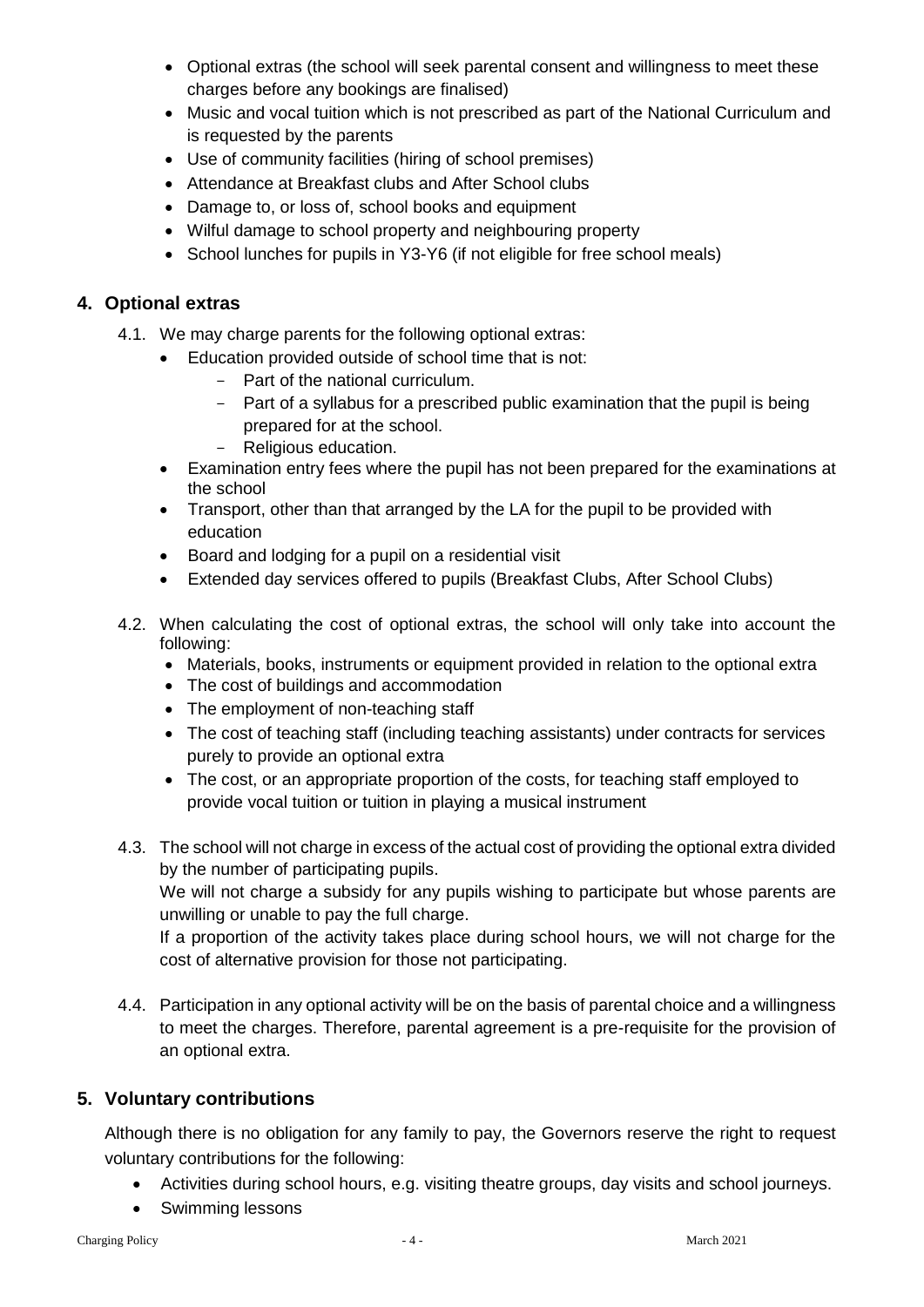• School Building Fund

If an activity cannot be funded without voluntary contributions, we will make this clear to parents at the outset. We will also make it clear that there is no obligation for parents to make a contribution, and notify parents whether assistance is available.

No child will be excluded from an activity simply because their parents are unwilling or unable to pay. If a parent is unwilling or unable to pay, their child will still be given an equal opportunity to take part in the activity. If insufficient voluntary contributions are raised to fund an activity, and the school cannot fund it via another source, the activity will be cancelled.

## <span id="page-4-0"></span>**6. Music tuition**

- 6.1. Music tuition is the only exception to the rule that all education provided during school hours must be free. The Charges for Music Tuition (England) Regulations 2007 allow for charges to be made for vocal or instrumental tuition provided either individually or to groups of any size – provided that the tuition is at the request of the pupil's parents.
- 6.2. The charges will not exceed the cost of the provision, including the cost of the staff providing the tuition.

# <span id="page-4-1"></span>**7. Transport**

- 7.1. We will not charge for:
	- Transporting registered pupils to or from the school premises, where the LA has a statutory obligation to provide the transport.
	- Transporting registered pupils to other premises where the governing board or LA has arranged for pupils to be educated.
	- Transport provided for an educational visit.

### <span id="page-4-2"></span>**8. Residential visits**

- 8.1. We will not charge for:
	- Education provided on any visit that takes place during school hours.
	- Education provided on any visit that takes place outside school hours if it is part of the national curriculum, part of a syllabus for a prescribed public examination that the pupil is being prepared for at the school, or part of religious education.
	- Supply teachers to cover for teachers accompanying pupils on visits.
- 8.2. We may charge for board and lodging but the charge will not exceed the actual cost.
- 8.3. Parents will be exempt from board and lodging costs if they can prove that they are in receipt of one or more of the following benefits:
	- Income Support
	- Income-based Jobseeker's Allowance
	- Income-related Employment and Support Allowance
	- Support under part VI of the Immigration and Asylum Act 1999
	- The guaranteed element of State Pension Credit
	- Child Tax Credit, provided that they are not also entitled to Working Tax Credit and have an annual gross income of no more than £16,190
	- Working Tax Credit run-on paid for four weeks after they stop qualifying for Working Tax Credit
	- Universal Credit if they apply on or after 1 April 2018, their household income must be less than £7,400 a year (after tax and not including any benefits they receive)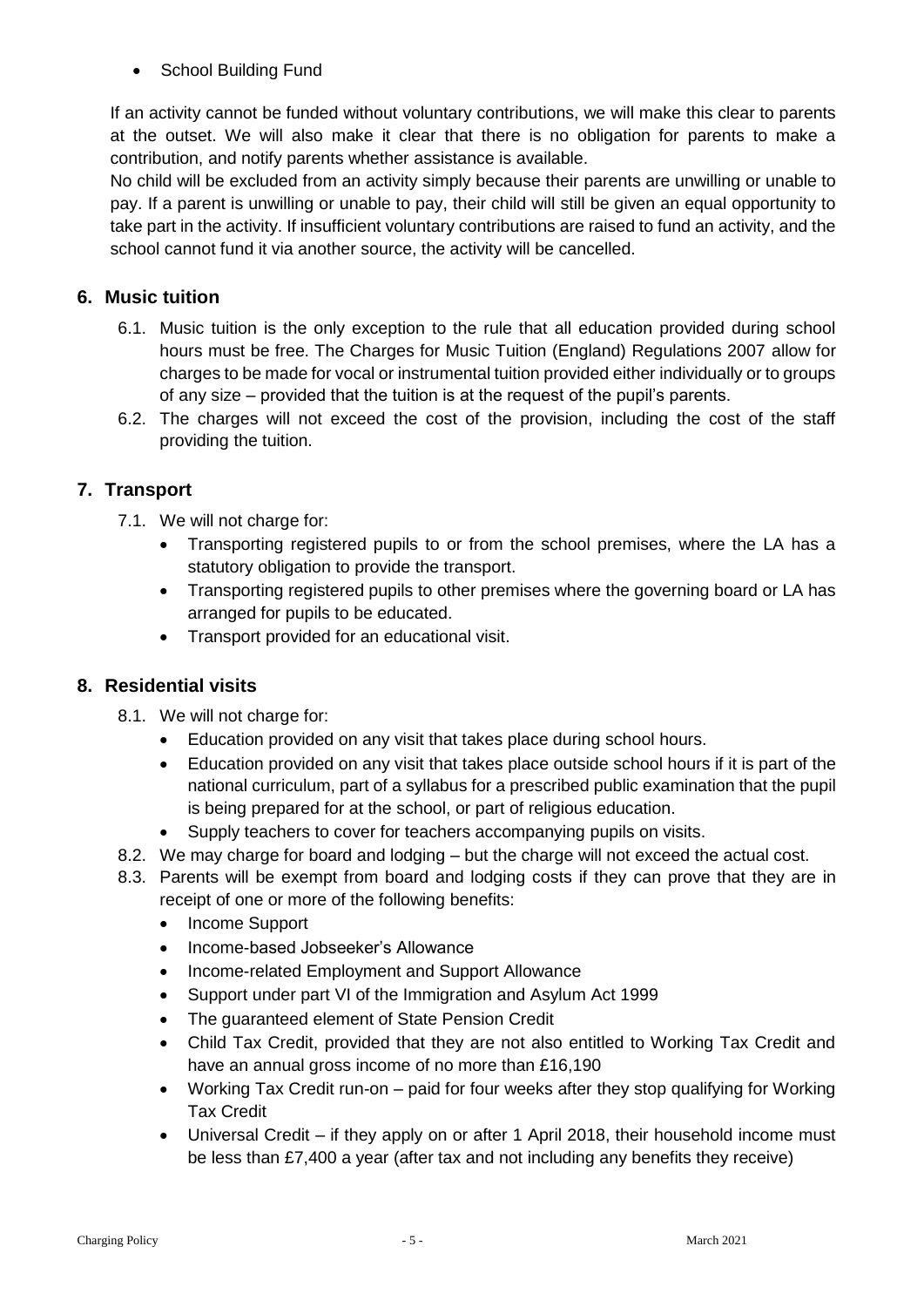#### <span id="page-5-0"></span>**9. Education partly during school hours**

- 9.1. If 50 percent or more of the time spent on an activity occurs during school hours (including time spent travelling if the travel occurs during school hours), it is deemed to take place during school hours and no charge will be made.
- 9.2. If less than 50 percent of the time spent on an activity occurs during school hours, it is deemed to have taken place outside school hours and we may charge for the activity; however, we will not charge if the activity is part of the national curriculum, part of a syllabus for a prescribed public examination that the pupil is being prepared for at the school, or part of religious education.
- 9.3. Residential visits**:** If the number of school sessions covered by the visit is equal to or greater than 50 percent of the number of half days (any period of 12 hours ending with noon or midnight on any day) spent on the visit, we will not charge for the activity.
- 9.4. The remission of charges for board and lodging payments is the responsibility of the school. These costs will be borne by our contingency funds.
- 9.5. Any charges for extended day services will be optional.

#### <span id="page-5-1"></span>**10.Damaged or lost items**

10.1. The school may charge parents for the cost of replacing items broken, damaged or lost due to their child's behaviour. Parents will not be taken to court for failure to pay such costs.

#### <span id="page-5-2"></span>**11.Remissions**

- 11.1. We have set aside a small fund to enable families in financial difficulty to send their children on visits/activities. The funding is limited and there is no guarantee that all requests can be met. Assistance will be allocated on a needs basis, and if the full cost of the trip/activity cannot be met through assistance funding and voluntary contributions, the trip/activity will be cancelled.
- 11.2. Parents in receipt of any of the following benefits may request assistance with the costs of activities:
	- Income Support
	- Income-based Jobseeker's Allowance
	- Income-related Employment and Support Allowance
	- Support under part VI of the Immigration and Asylum Act 1999
	- The quaranteed element of State Pension Credit
	- Child Tax Credit, provided that they are not also entitled to Working Tax Credit and they have an annual gross income of no more than £16,190
	- Working Tax Credit run on paid for four weeks after they stop qualifying for Working Tax Credit.
	- Universal Credit if they apply on or after 1 April 2018, their household income must be less than £7,400 a year (after tax and not including any benefits they receive)
- 11.3. To request assistance, parents should contact the Headteacher.

#### **12.School trip refunds**

- 12.1. All initial deposits for school trips will be non-refundable. Parents will be informed of this when they are provided with initial information about the trip.
- 12.2. In the event that a school trip is cancelled due to unforeseen circumstances, it is at the Headteacher's discretion as to whether a refund is given to parents. The Headteacher will consult the Governing Body on the matter, taking into account the cost to the school, including alternative provision cost.